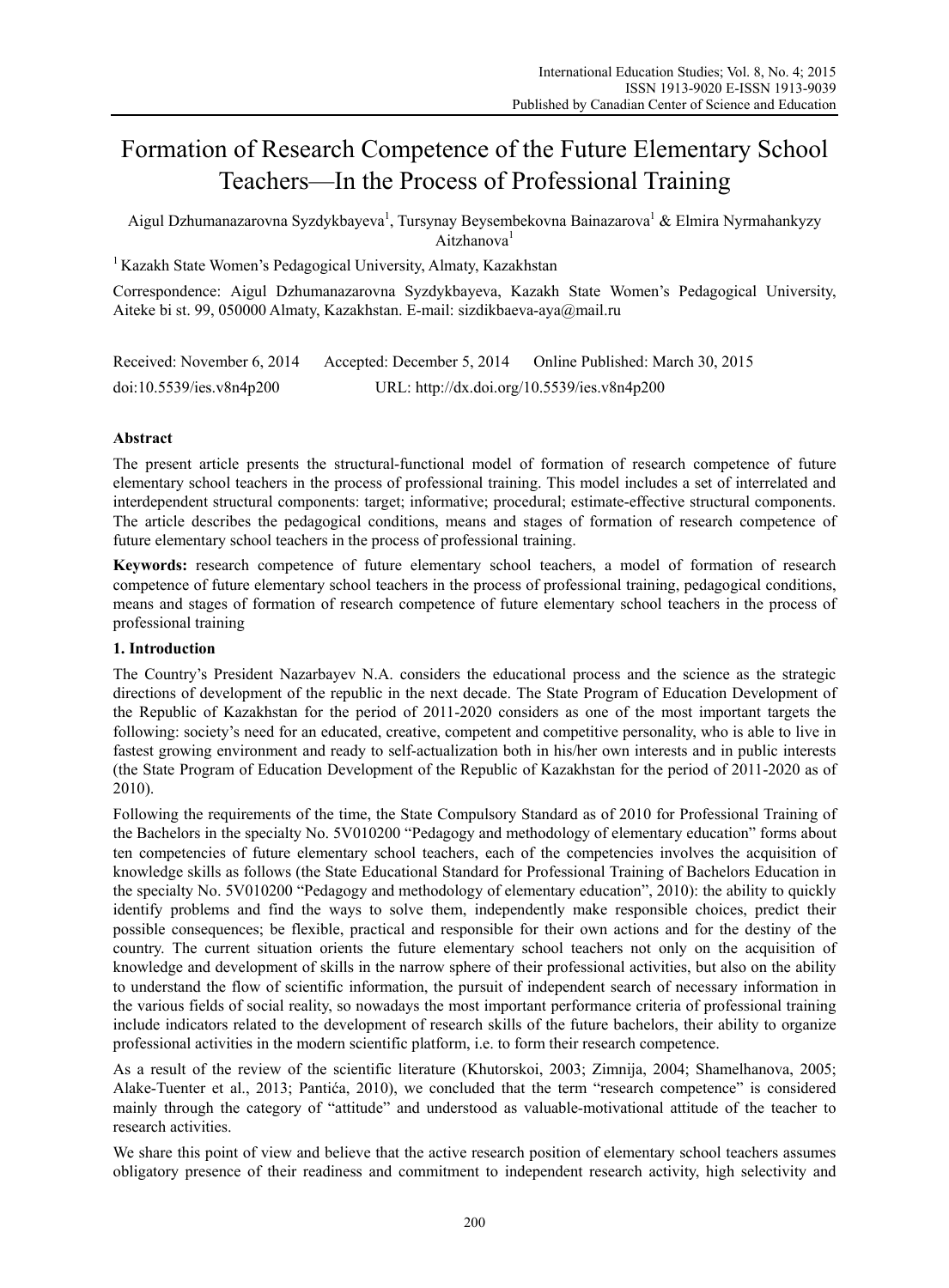interest to new issues under study, valuable attitude to the process of learning and experimentation, creative ways to solve problems. In the basis of the active research position of the teacher smoothly combined cognitive processes (perception, attention, memory, thinking, imagination), without which it is impossible to accumulate the theoretical-methodological knowledge necessary for research, as well as emotionally valuable processes (identification of needs, motives, emotions tracking, use of willpower), defining the research attitude of the teacher to reality, other people and himself as a researcher.

Thus, we have come to the definition of research competence of future elementary school teachers, determining the nature of research competence of future teachers as developed competence, defining a set of interrelated research qualities that enable them to implement the system of valuable-motivational attitude to research and themselves as its subjects.

From our point of view, the research competence of the future elementary school teachers involves multilevel education, personality characteristics, including professional knowledge, pedagogical values, research skills, creativity in solving professional problems and the degree of self-realization in the research activities. Now we can turn to the process of modeling of this phenomenon.

### **2. Methods**

The modeling of formation of research competence is a specific way of learning. The model is considered as some kind of a standard, similar to the activity of the teacher and students, aimed at solving common tasks of formation of research competence of future elementary school teachers. According to Babansky, the modeling helps to organize knowledge about the process under study or phenomenon, predicts the ways to describe this knowledge more comprehensively, outlines more complete connection between the components, offers opportunities for the creation of comprehensive classifications (Babansky, 1982).

In philosophy the process of modeling is considered as "a way, a knowledge technique allowing by the system artificially created by man, to implement a different, more complex system, which is the object of the direct research", furthermore the system that reproduces the comprehensive system under study, is called the "model" (Krajewsky, 1994; Berezhnova, 2005). If the research of the object is impossible or has some difficulties, there occurred a need for modeling.

From a psychological point of view, the modeling is one of the most common methods of scientific study of reality and the construction of a generalized and abstract object, the scheme of the phenomenon under study. This object is the research model.

In pedagogy the modeling is considered as an approximate reproduction of any objects which by their complexity and size cannot be studied or are difficult to study and manufacture them in kind.

Creating a model is a specification of the general scientific principle of the communication of the whole and the unit in which their combination and interaction occurred gives rise to a new quality–the target model. This model requires serious theoretical and methodological explanations, without which its description can become an abstraction, a scheme, detached from reality and therefore inactive.

The process of formation of research competence of future elementary school teachers is rather long-standing, requiring adequate reflection and preparation. Speaking about the process of formation of research competence of future elementary school teachers, it is necessary to clarify what we mean by the concepts "formation" and "process".

In the work "Personality Theories" written by Kjell and Ziegler, the formation is considered as learning and reinforcement of behavior, more and more similar to the desired behavior (Hjelle & Ziegler, 2009).

According to Goodwin, the formation is an operant procedure for generating a new type of behavior underlying the plan with varying criteria. Behavior is reinforced in the process of approximation to the desired model (Harlen, 1997).

The Oxford Dictionary of Psychology, edited by A. Reber, gives the following interpretation of the concept "formation"–it means the gradual establishment of operant behavior through reinforcement of successive steps, approaching the desired result. The formation acts by selective use of reinforcement in order to convert existing simple models into more complex types of behavior (Oxford Dictionary of Psychology, 2003).

Thus, the formation is understood as the process when the social actors intentionally and in an orderly manner master holistic, sustainable features and qualities they need to succeed in life.

In philosophy, the concept "process" (in Latin the word «Prozessum» means «promotion») is defined as a logical, sequential change of the phenomenon, its transition to a different phenomenon (Petrovici, 2014). In the most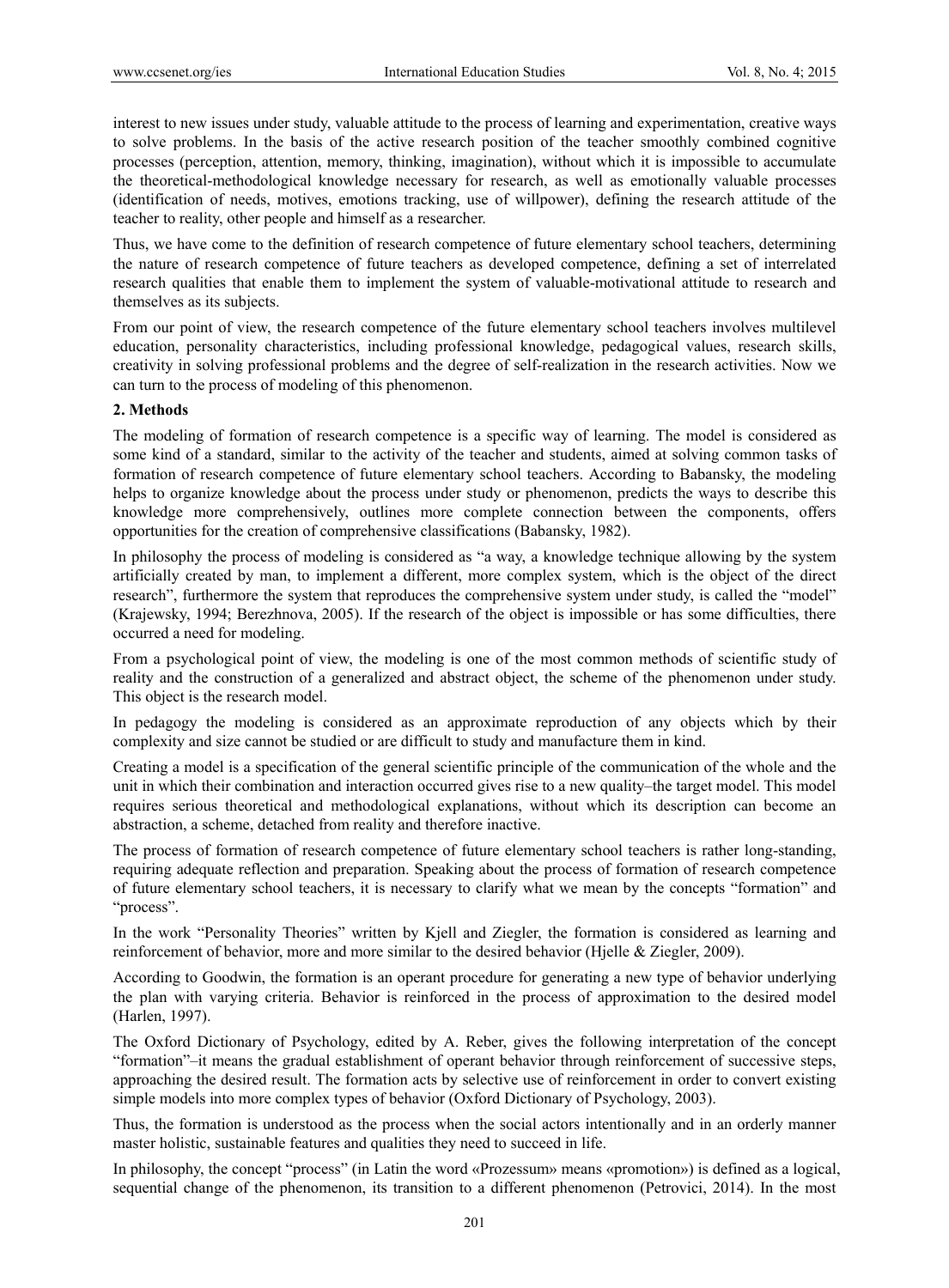general definition the process means something that unfolds over time as a regular change of the various states, the sequence of which is defined by their internal structure and those possible transitions (transformations, modifications) that are contained in this structure as its intention.

As far as the pedagogical concept is concerned, the "process" means a series of sequential actions to achieve any results (Baidenko, 2004).

In our case, the result of the process of formation of research competence of future elementary school teachers is their active research position as a system of valuable-motivational attitude to research and to themselves as its subjects. Therefore, the formation of research competence of future elementary school teachers can be defined as a holistic process of the students–the future elementary school teachers–moving in the direction of subjectivity (tracing the research self-development, change in the system of valuable-motivational attitude to reality). In this context subjectivity means a manifestation of an active attitude of the future elementary school teachers to themselves as subjects of research. The area of subjectivity of future elementary school teachers is considered as its valuable-semantic sphere. It is formed by two interrelated processes: comprehension (providing values with meanings) and perception (the transformation of meanings into values). The essential characteristics of subjectivity of future elementary school teachers, in relation to the problem under study, are as follows: communication with life-purpose guidelines and values; active orientation in the scientific and research material; understanding of the patterns of the research activity, research properties, stages of formation of research competence; initiative, self-goal setting, planning, implementation of the research plan; conscious self-regulation, self-determination and independence; the willingness to research self-development, the basis of which is the research implementation by the student. The system of valuable-motivational attitude determines the valuable-semantic objectives of future elementary school teachers (personal meanings and motivations of the research activity where the values are the basis for making research decisions).

Certainly, the process of formation shall include certain steps, each of which has specific characteristics of the psycho-physiological and social-psychological features that ensure the successful implementation of professional activities. In other words, the process of formation is associated with the acquisition of new qualities, abilities and states in the development process and the approach to a particular result. The transition from one stage to another is characterized by continuity, which is one of the main characteristics of the formation, being a prerequisite for any form of formation, "the connection between phenomena in the development process, when the new, removing the old, preserves some of its elements".

The developed structural-functional model of formation of research competence of future elementary school teachers combines the following set of interrelated and interdependent structural components: target; informative; procedural; estimate-effective structural components and systemically important connections between them (see Figure 1).

### **3. Results**

### *3.1 Structural Components of the Model*

The control component of the model is the social order: society's need for elementary school teachers of the highest standards of research competence. The need for determining the target component is due to the fact that the conscious purpose in the activity of elementary school teachers determines the choice of methods, activities and acts as a means of control, verification of the results with the expected overall results of the actions.

The informative component reveals the content and direction of the formation of research competence of future elementary school teachers: the formation of the theoretical and methodological knowledge, methodological convictions, general scientific and professionally significant methods of learning, scientific direction in thinking (theoretical and methodological component), creative and research skills (technological components), the recognition of their value and meaning (value component), the formation of positive attitude and sustained interest in research activity (motivational component), reflexive-personal method of research (reflective component).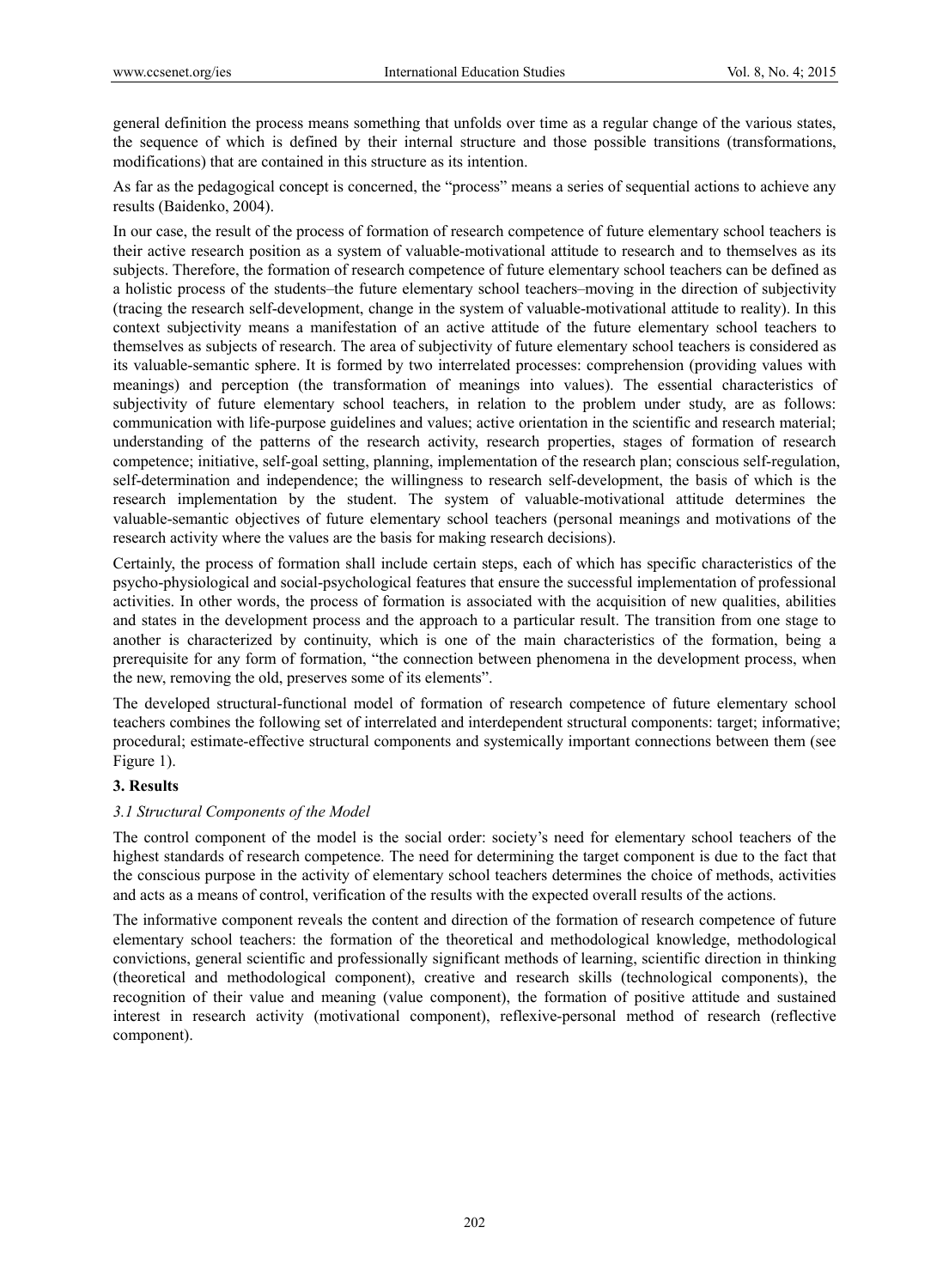

Figure 1. Model for formation of research competence of future elementary school teachers in the process of professional training (creation of pedagogical conditions of formation of research competence)

The procedural component involves the gradual organization of professional activity, the selection of the appropriate methods and means of formation of the research competence of future elementary school teachers.

The estimated-effective component determines the efficiency of performance of the proposed model associated with the development of levels of research competence, criteria and indicators.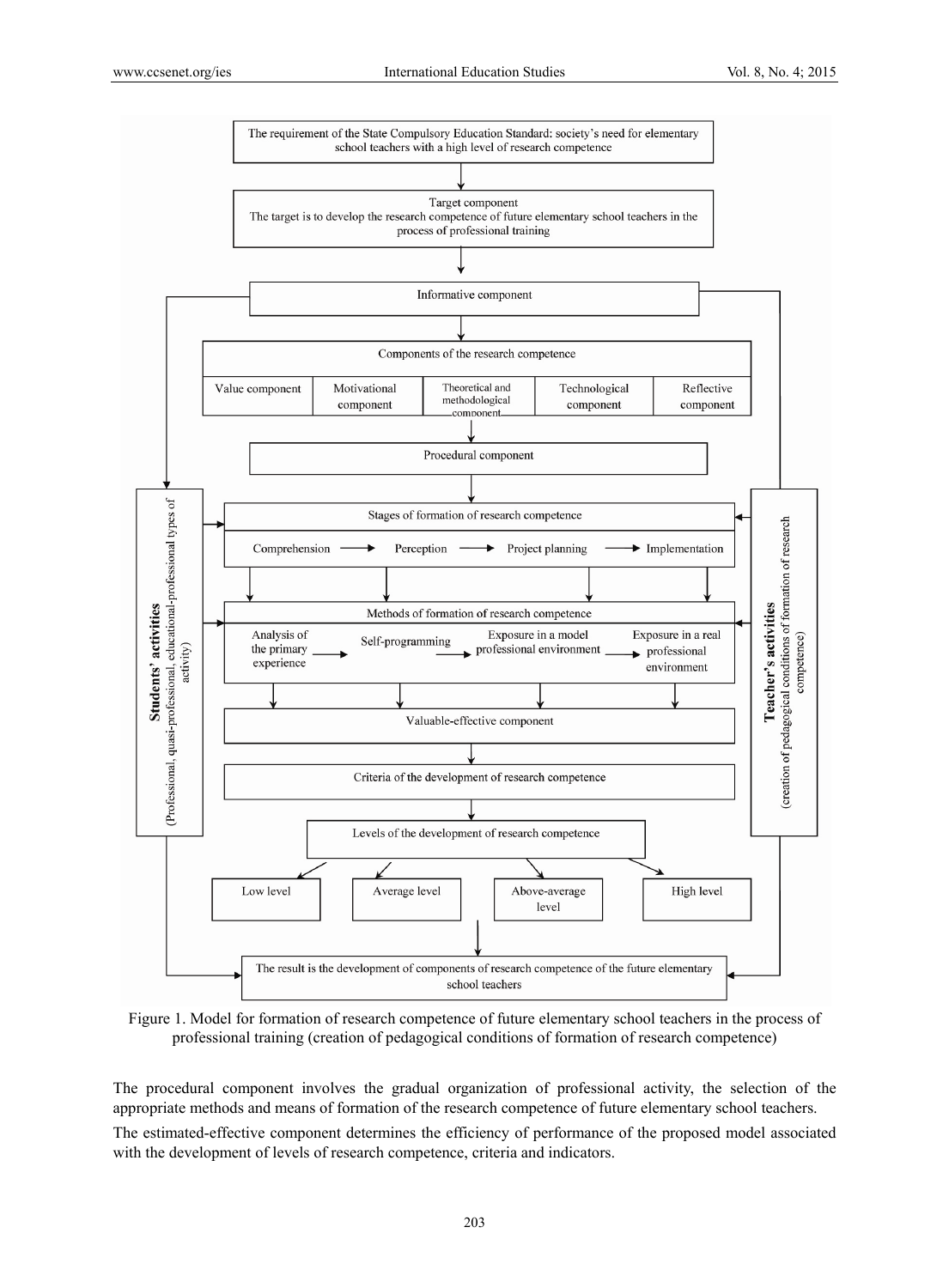## *3.2 Principles of Research Competence*

The success and effectiveness (performance) of focused work depends on the initial positions, i.e. principles accepted as the basis (Morais et al., 2005). We offer a variety of forms of organization of the pedagogical process based on the following principles: research activity, research position, comprehension, reflection, dialogic principle. These principles specifically define the content and direction of the formation of research competence of future elementary school teachers.

The principle of research activity. During studies the students shall constantly engage in various activities–implementation of research tasks, discussion and role-playing situations, etc. Forms of research activity of students shall be implemented by active teaching methods: analysis of research situations, simulation modeling, game design of research activities, etc.

The principle of research position involves the orientation of students to self-development in research activities, the implementation of personal potential, initiative, activity and independence in decision making. In the course of studies should be created such situations when through the search and research activities the students need to find a solution to the problem, develop the theme of individual research, the ways and means of its implementation.

The comprehension principle implies that new research knowledge and skills shall be understood and comprehended so that they can acquire the personal value for students. The comprehension of research activity occurs when a student performs it independently. In this case, the student can reveal the causal relationships between the individual components of the study, independently formulate and explain the major theoretical ideas, apply the theory to explain particular phenomena. The process of comprehension of new knowledge is associated with performing complex mental operations (synthesis, comparison, generalization). Having comprehended knowledge and skills to perform logical operations, students are able to transfer knowledge to new situations.

The reflection principle. The implementation of this principle in the process of establishment of research competence contributes to the fact that there generated the student's need for constant self-improvement as an individual. For that on studies created the conditions for the development of students' professional thinking, reflective ability, and implementation of research position in the professional activity. The main thing is the general rational self-organization of research activity: a goal, a view about the research conditions, the research action program, the criteria for evaluation of research results, the evaluation of its results, the implementation of the program. For this the image of professional activities, presented in the form of research competence, becomes a model of professional behavior of future elementary school teachers.

The dialogic principle involves the establishment of subject-subject relationships in the course of joint research activities of students; implies the equality of the parties' positions, respect and trust in the partner. The implementation of this principle implies the creation of the communicative environment ensuring the subject-subject communication, self-development of each individual.

### *3.3 Criteria of Development of Research Competence*

We have marked out the criteria of development of research competence in accordance with the components of research competence.

The diagnosis of these criteria shall be based on the following parameters: value-conscious attitude toward research activities; ability to find in research the significant meaning; motivation of formation of research competence; aiming at creative self-realization in research activities; knowledge about the nature and specifics of the research activity; knowledge about the nature and purpose of research competence; methodological knowledge and methodological convictions; having research and creative skills, methods and means of scientific knowledge; ability to analyze research tasks, proper achievements, analyze proper identity as a researcher; implement reflection.

A summary of the selected criteria and indicators shall allow to determine the low, average, above-average, high levels of the development of research competence of the future elementary school teachers.

The result of the formation of research competence of the future elementary school teachers is the development of its components.

### *3.4 Stages of Formation of Research Competence of Future Elementary School Teachers*

The formation of research competence is not a spontaneous process, but a gradual, orderly movement which involves a gradual qualitative transformation of all its informative components (15). Therefore, we have marked out the following stages of formation of research competence of future elementary school teachers: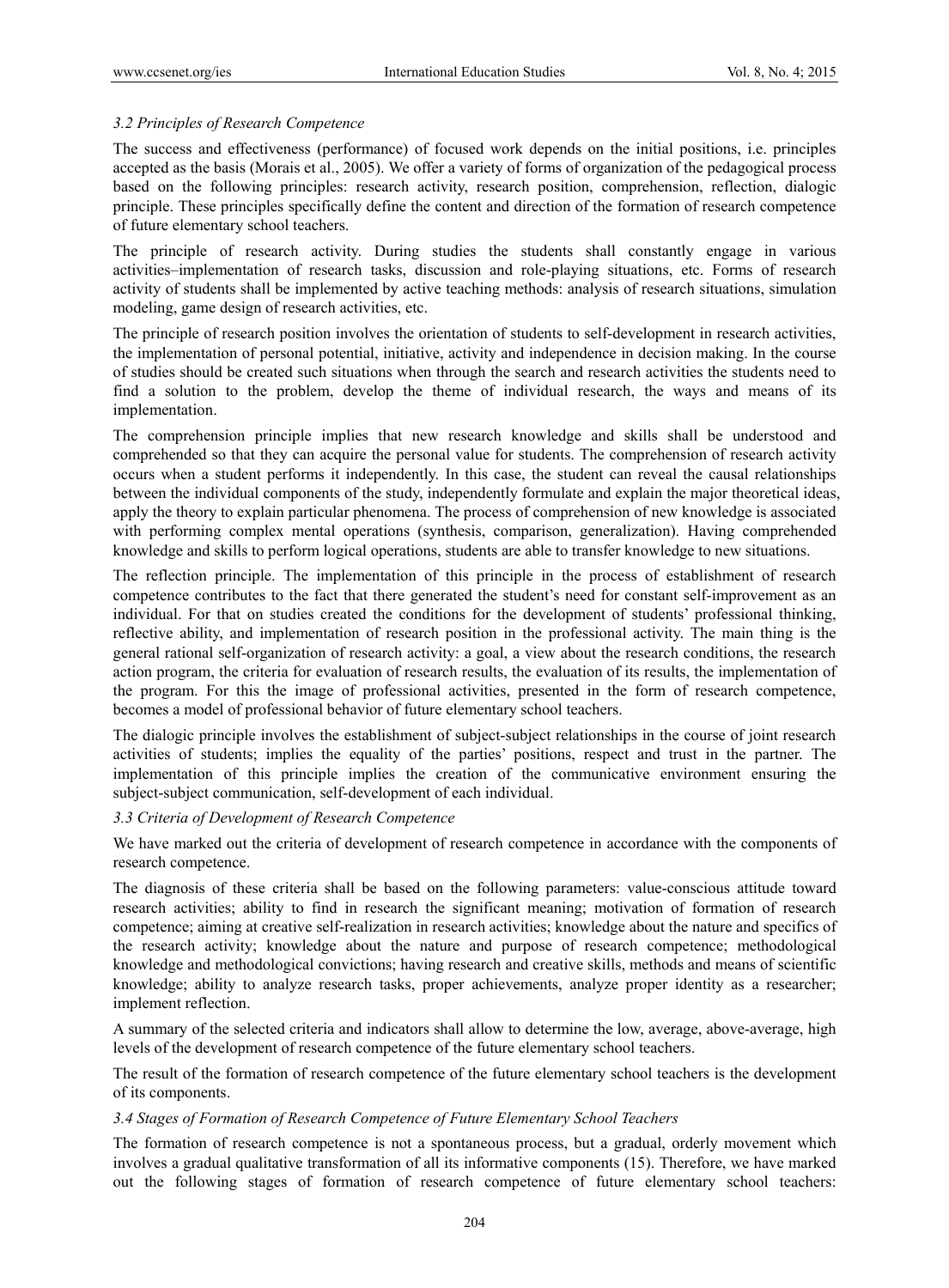comprehension, perception, planning, and implementation.

In the construction of stages of the formation of research competence of future elementary school teachers, we were guided by the following provision: the formation of research competence begins with the process when the future elementary school teachers comprehend themselves as the subjects of research, its goals and values, finding personally valued meanings in it, and gradually turns to the next stages: perception, project planning, implementation.

3.4.1 Comprehension as a Stage of Formation of Research Competence of Future Elementary School Teachers

The first stage is comprehension. We agree with the opinion of Maslow A.G., according to whom "there is no more valuable thing than learning by experience" (Maslow, 1982), we believe that in the first stage of formation of the research competence it is necessary to help future elementary school teachers to become experts of their own experience, finding support in it and determining the prospects of self-improvement and self-development. Therefore, the goal of comprehension stage is to prepare students for analytical activity and reflection on experience, its comprehension.

The objectives of this stage are as follows: the formation of the need for professional self-development through the acquisition of the necessary professional-research and methodological knowledge; inclusion of students in a variety of forms of reflection on teaching, research activities; stimulation of the interest in the acquisition of the necessary minimum of theoretical material; mastery of analytical skills; the focus of the student on identifying the characteristics of pedagogical research and prognostic aspects in research activities.

The main thing in the comprehension stage is that the student shall not be the instrument to achieve someone's administrative order or instructions, prescriptions, he/she shall be a creator of his/her own research activities, built on the objective laws.

The purpose of this stage of the formation of research competence is to prepare students for analytical and reflection on experience, its understanding.

At the comprehension stage educational-cognitive activity shall be carried out through the traditional forms of teaching: lectures and seminars, which will be transformed into the problematic and practice-oriented lectures.

When arranging practicals there should be used a variety of forms and methods of professional training, aimed at cooperation of students, establishing pedagogically appropriate relationships between teachers and students. The main methods of studies that allow students to reflect and interpret the existing experience, is joint comprehension reading and discussion of scientific texts by the students and the teacher, analysis of research situations. This work shall be conducted by students of the second year of study within the special course "Basics of research competence of future elementary school teachers" (Syzdykbaeva, 2014).

3.4.2 Perception as a Stage of Formation of Research Competence of Future Elementary School Teachers

The second stage is the stage of perception. At this stage of formation of research competence it is important to provide the modeling of the proper professional behavior in research activities and on this basis to acquire such experience with the aim of understanding by the students of their professional research position.

In pedagogical literature "perception" is treated as a complex of cognitive actions or unintentional processes as a result of which a person begins to be conscious, note or ignore (reflect) something happening in the external and internal world (Niemi & Nevgi, 2014). At the same time the students' perception of their own research position is a complex set of mental properties and states of students, stimulating research activities related to the elective, cognitive, emotional, and volitional activity at the meeting with the objects of study.

Modeling research activities, the students apply the theory not only for understanding themselves, their activities, their interaction with pedagogy and pedagogic reality, but also for the formation of value judgments, perception of professional and personal values. "Transition" of values, skills and personal experience of the students they acquired in research activities, into sustainable attitudes, beliefs and meanings determines the nature of the student's research activities and behavior. The process of this "transition" is closely associated with the formation of the future teacher as a creative personality, the formation of his/her research qualities and attitudes from which appeared his/her needs, motives, values and meanings, becoming his/her professional research position.

At the perception stage the formation of research competence, we used self-programming method, which involves the materialization of teacher's forecast of possible improvements in his/her research competence. The means for implementing the self-programming method is the "Concept "I am a future elementary school teacher–a researcher". As you know, the competence manifests itself in the action and can be implemented only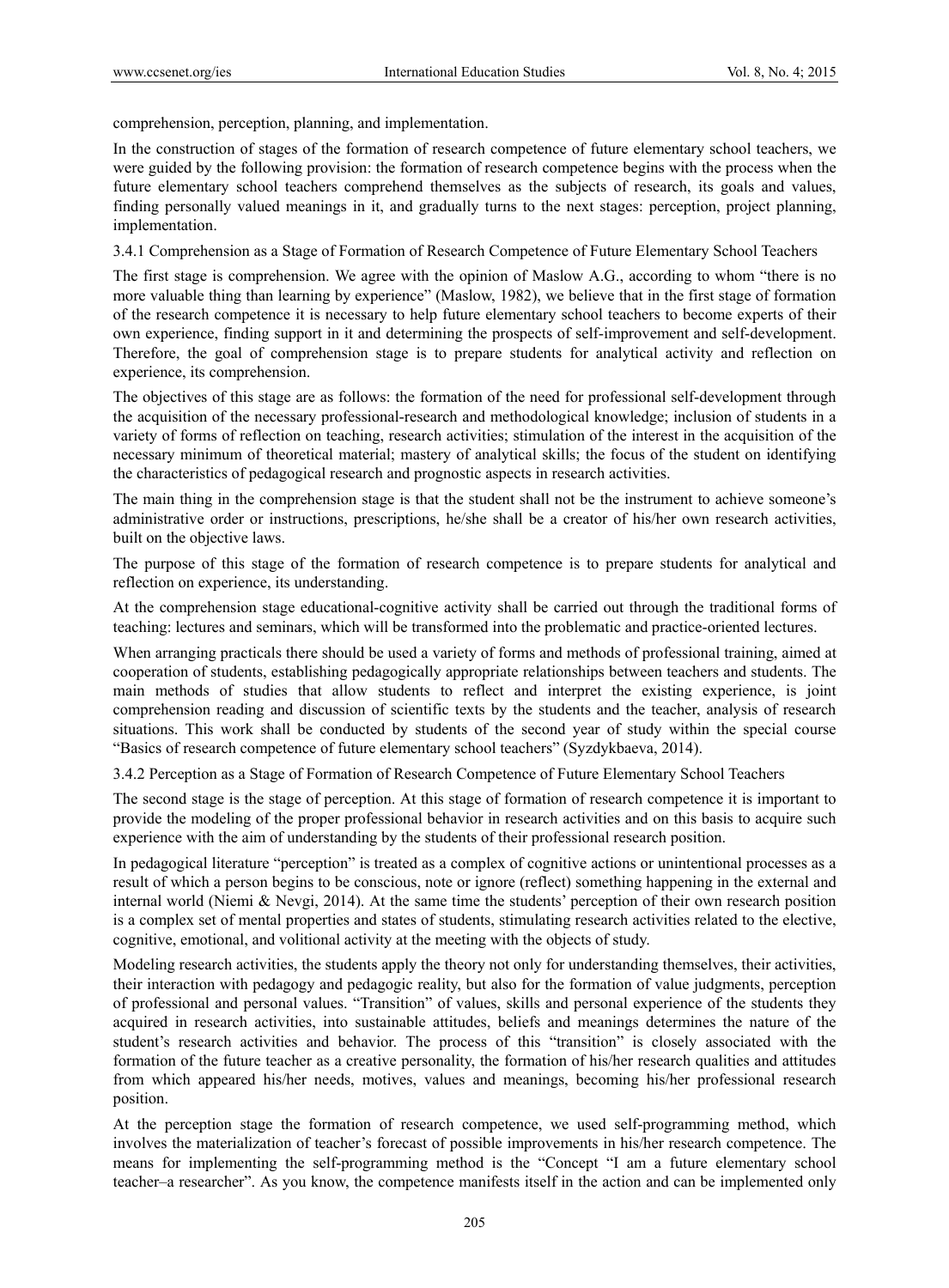in the case when the research subject has an active research position in relation to the research activity and is motivated to research. Using the concept "I am a future elementary school teacher–a researcher" promotes the inclusion of students in activity-motivated "experiencing", which involves tracing the direction of research self-development on the basis of motives significant for them. Moreover, students take an active research position of subjects of their research activity, planning, regulating, directing and controlling it, while the research activity becomes desirable, attractive, brings the pleasure of participating in it.

The construction of the concept "I am a future elementary school teacher–a researcher" is a kind of acmeological planning, based on ideas of acmeology as a science of achieving professional-personal tops (Ananiev, B., Gagin, Y., Kuzmina, N., & Maximova, V.) (Kuzmin, 2002).

3.4.3 Project Planning Is the Third Stage of Formation of Research Competence of Future Elementary School Teachers

The third stage is the stage of project planning. At this stage of formation of research competence it is necessary for students to create conditions for self-programming of their research positions in the research activity.

Thus, in the basis of the self-programming process laid the self-regulation. From the standpoint of Morosanova V.I., the phenomenon of self-regulation is evident in how a person plans and programs the achievement of life goals, takes into account significant external and internal conditions, evaluates the results and adjusts his/her activities to achieve subjectively acceptable results; including the extent to which the processes of self-organization are developed and understood (Morosanova, 2002). Through self-regulation the student adapts to difficult conditions, mobilize potential opportunities, consciously controls and monitors his/her behavior, professional activity on the basis of personally professional attitudes and positions.

At the project planning stage of formation of research competence we use the "exposure" of students in a model scientific-research activities. This is possible either in the real professional environment (on teaching practice), or in circumstances that closely simulates the professional reality.

Naturally occurring transition of future elementary school teachers in the model research environment is optimally ensured by the organization of group interaction, the use of game-modeling (projective and simulation games), reflective teaching methods (positional reflective discussion, reflective-analytic dialogue, reflective practicals), research planning, modeling research situations, participation in various forms of individual and collective research activities.

One of the major means of formation of the students' research competence on the project planning stage is research projects (designing methods of actions in research situations). The distinctive feature of these projects is the availability of clearly defined relevant purposes significant for participants, the considered and reasonable structure, the use of scientific methods of processing and presentation of results. Themes of research projects shall reflect the most pressing problems of modern science, consider their relevance and importance for the development of research skills of students. In the process of planning of different modes of actions in research situations created the conditions under which the students are directly included in the active research process, independently formulate the research problem, collect the necessary information, plan possible solutions to problems, draw conclusions, analyze the results obtained.

With the inclusion of students in research planning, the teacher shall provide support as well as try to captivate a problem and the process of its investigation; stimulate pedagogical thinking with the use of skillfully raised issues; act as a coordinator and a partner in relation to the student; offer his/her help, his/her opinion on the problem; address to the correct sources of information only in cases when it is difficult for the student to make a search; encourage creative thinking of students to research the problem and options of its solving, provide students with the opportunity to meet with colleagues, also involved in research; provide students involved in research with the opportunity to make publications, presentations, creative reports on the problem under study. Only under these conditions the research activities of the students shall contribute to the development of their research competence.

3.4.4 Implementation as a Stage of Formation of Research Competence of Future Elementary School Teachers

The fourth stage is implementation. This stage involves "exposure" of the students in a real professional environment through participation in various types of individual and collective research activities in the process of teaching practice in secondary schools.

It is obvious that the transition from one stage to another is associated with the transition of research competence of future elementary school teachers to a new qualitative level, including the appearance of values, cognitive and activity innovations, rethinking their attitude to research and to themselves as subjects of research. Each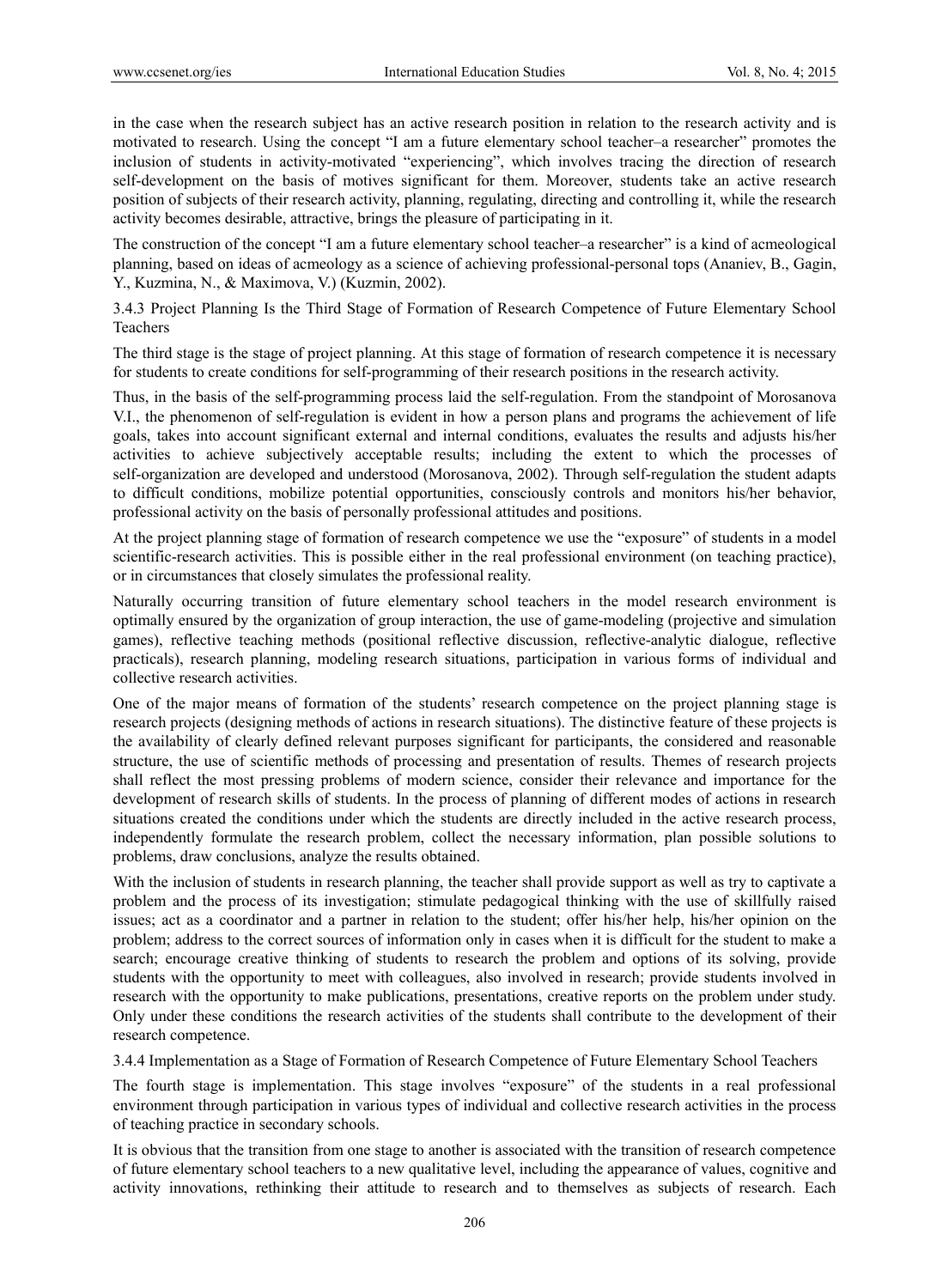subsequent step is the continuity of the previous one, it has relative completeness, which emphasizes the effectiveness of a certain development process, its qualitative nature. The development of some manifestations acts as a condition for transition of the others to more qualitative level.

*3.5 Pedagogical Conditions of Formation of Research Competence of Future Elementary School Teachers* 

The pedagogical conditions of formation of research competence are an important structural element of the model under study.

We have identified the following pedagogical conditions of formation of research competence of future elementary school teachers:

1) Motivational conditions create the need and motivation of future elementary school teachers in mastering their research qualities, in the development of the valuable attitude to research as a preferred form of cognitive activity, the formation of readiness to work on yourself. This group of conditions includes maintaining a positive motivation of the future elementary school teachers in research activities; moral and material encouragement of students who successfully conduct research work; creating an educational environment that encourages research activity of the students.

2) Informative conditions integrate individual and technological possibilities of pedagogical activity and requirements of upcoming professional activity. Informative conditions include the use in the educational process of the active teaching methods (discussion, business and simulation games, the research design, modeling research situations, training exercises); the introduction of a special course "Basics of research competence of future elementary school teachers" and inclusion of research work into the content of teaching practice.

3) Organizational conditions determine the establishment and retention of educationally purposeful relationships of teachers and students, based on cooperation and mutual interest to research activity. This group includes the following conditions: the inclusion of students in active creative interaction in various forms of research activity; organization of the educational process aimed at formation of research competence of future elementary school teachers on the basis of the principles of research activity, research position, comprehension, reflection, dialogic principle.

4) Regulatory conditions promote analysis, calculation and correction of the process and the result of formation of research competence of the students. Regulatory conditions include the following ones: encouragement of students to manage the process of formation of research competence; provision of self-monitoring of formation of research competence of the students.

These conditions are systemically important in this context, i.e. indispensable characteristics not excluding the others.

# **4. Conclusion**

Thus, the professional activity of the future elementary school teachers requires the ability to learn, plan, model and on this basis determine the most appropriate ways to solve problems in practice. The future elementary school teachers shall have the basics of research competence, which find their daily expression in value attitude toward professional and research activities, the personal willingness to scientific knowledge on the basis of existing research knowledge, skills and abilities of an individual to build his/her own system of research activities.

In the present study the research competence of future elementary school teachers is defined as a multilevel education, personal characteristics, including professional knowledge, pedagogic values, research skills, creativity in solving professional tasks and an extent of self-realization in the research activities.

The analysis of psychological-pedagogical works allowed us to construct a structural-functional model of formation of research competence of future elementary school teachers, which is the integrity consisting of functionally interrelated components: target, informative, procedural and estimate-effective structural components.

In implementing this model, it is necessary to take into account trends in the formation of research competence of future elementary school teachers: the dependence of formation of research competence of future elementary school teachers on demand of the society and school; the dependence of the efficiency of formation of research competence of future elementary school teachers on a high level of reflexive control of this process; approximation of forms of educational activity of the students–future elementary school teachers–to the forms of professional activity; standardization of formation of research competence of future elementary school teachers;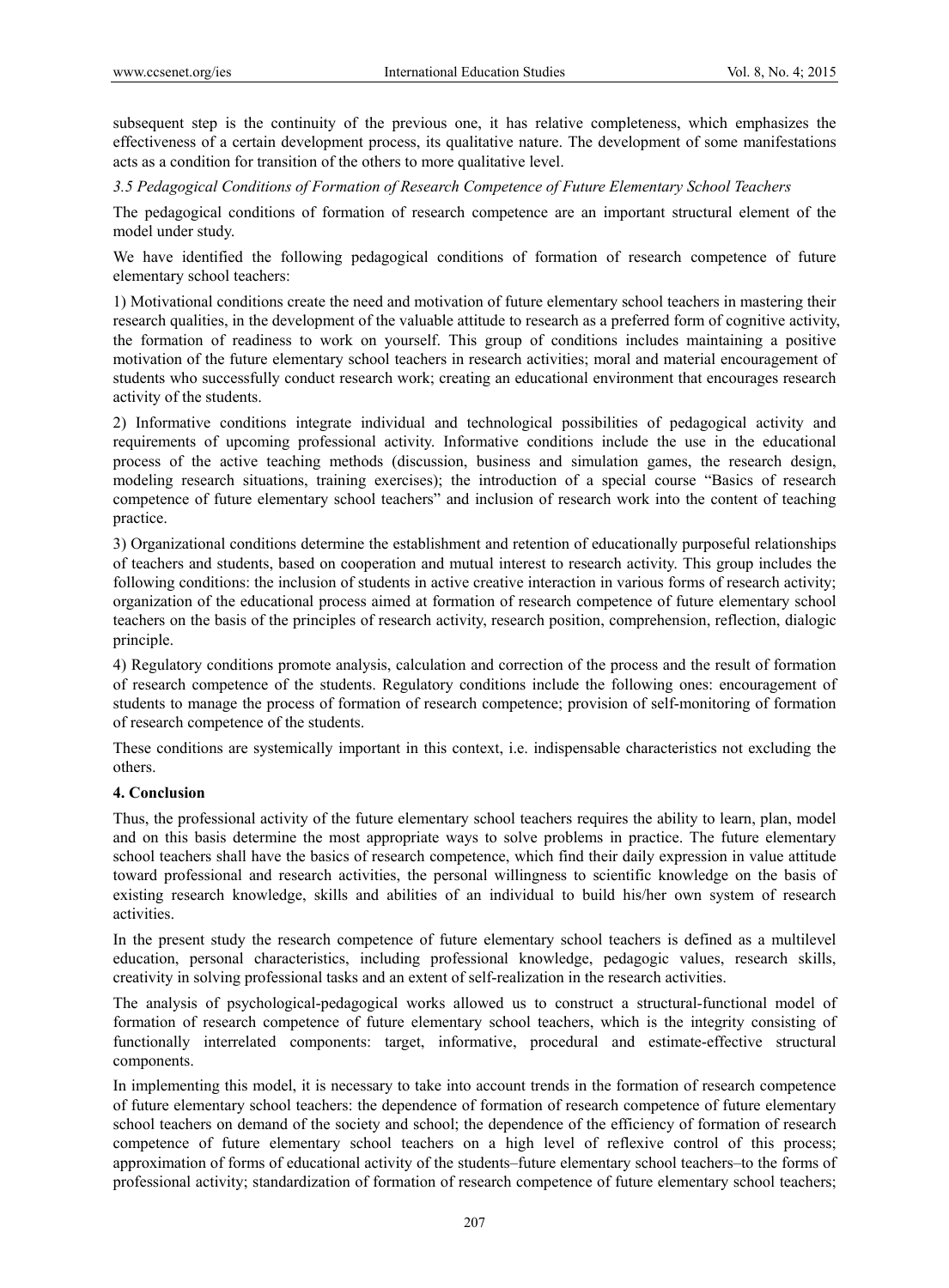modeling of formation of research competence of future elementary school teachers.

The implementation and effectiveness of the developed model of formation of the research competence of future elementary teachers are possible only if the teacher organizes relevant pedagogical conditions: inclusion into the educational process the methods and means of realization of the subjective position of the students in a model research activity; problematic-oriented management of independent research work of the students; creation of educational-research community of students, university teachers and school teachers as an area of formation of research competence of the students.

The main methods of formation of research competence of the future elementary school teachers are as follows: the reflection of the primary experience, the intensification of the process of self-programming ("self-exposure"), self-perception as an elementary school teacher – a researcher in the process of self-realization in research activities ("exposure" in a model and then in a real scientific-research activities).

The process of formation of research competence of future elementary school teachers includes the following interrelated stages: comprehension, perception, project planning, implementation. Each stage emphasizes a certain effectiveness of this process and aims at the further increase in the level of research competence of future elementary school teachers.

The implementation of the developed model shall be implemented during the period from 2014 to 2016 academic years on the basis of the Kazakh State Women's Pedagogical University.

#### **References**

- Alake-Tuenter, E., Harm, J., & Mulder, M. (2013, October). Inquiry-based science of teaching competence of elementary school teachers: A Delphi study. *Teaching and Teacher Education, 35*, 13-24. http://dx.doi.org/10.1016/j.tate.2013.04.013
- Babansky, Y. (1982). *Problems of increasing the efficiency of pedagogic research*. Moscow: Pedagogy.
- Baydenko, V. I. (2004). Competence in vocational education (to the development of competence-based approach). *Higher education in Russia, 11*, 4-12.
- Berezhnova, E., & Krajewsky, V. (2005). *Fundamentals of educational-research activity of the students: Textbook for students of the secondary pedagogic educational institutions*. Moscow: Academy Publishing Center.
- Harlen, W., & Holroyd, C. (1997). Primary teachers' understanding of concepts of science: Impact on confidence and teaching. *International Journal of Science Education, 19*(1), 93-105. http://dx.doi.org/10.1080/0950069970190107
- Hjelle, L., & Ziegler, D. (2009). *Personality theories* (3rd ed.). Saint-Petersburg: Peter Publishing House.
- Krajewsky, V. (1994). *Pedagogical research methodology: A guide for the teacher-researcher*. Samara: SamGPI Publishing House.
- Kuzmina, N. (2002). *Methods of acmeological research of the quality of professional training of teachers*. Moscow: Research centre of quality problems of professional training of specialists.
- Maslow, A. (1982). *Self-actualization. Personality Psychology. Texts*. Moscow: MSU.
- Morais, A., Neves, I., & Afonso, M. (2005, May). Teacher training processes and teachers' competence–A sociological study in the primary school. *Teaching and Teacher Education, 4*(21), 415-437. http://dx.doi.org/10.1016/j.tate.2005.01.010
- Morosanova, V. (2002). Personal aspects of self-regulation of voluntary activity of a person. *Psychological Journal, 6*(3), 5-17.
- Niemi, H., & Nevgi, A. (2014, October). Research studies and active learning promoting professional competences in Finnish teacher education. *Teaching and Teacher Education, 43*, 131-142. http://dx.doi.org/10.1016/j.tate.2014.07.006
- Oxford Dictionary of Psychology. (2003). Edited by Reber, A. In two volumes: Volume 1. Translated from English by Chebotarev, EY Moscow: Veche AST.
- Pantića, N. (2010, April). Teacher competencies as a basis for teacher education. *Views of Serbian teachers and teacher educators, 3*(26), 694-703.
- Petrovici, C. (2014, August). Professional and Transversal Competences of Future Teachers for Preschool and Primary School Education. *Procedia-Social and Behavioral Sciences, 14*(142), 724-730.